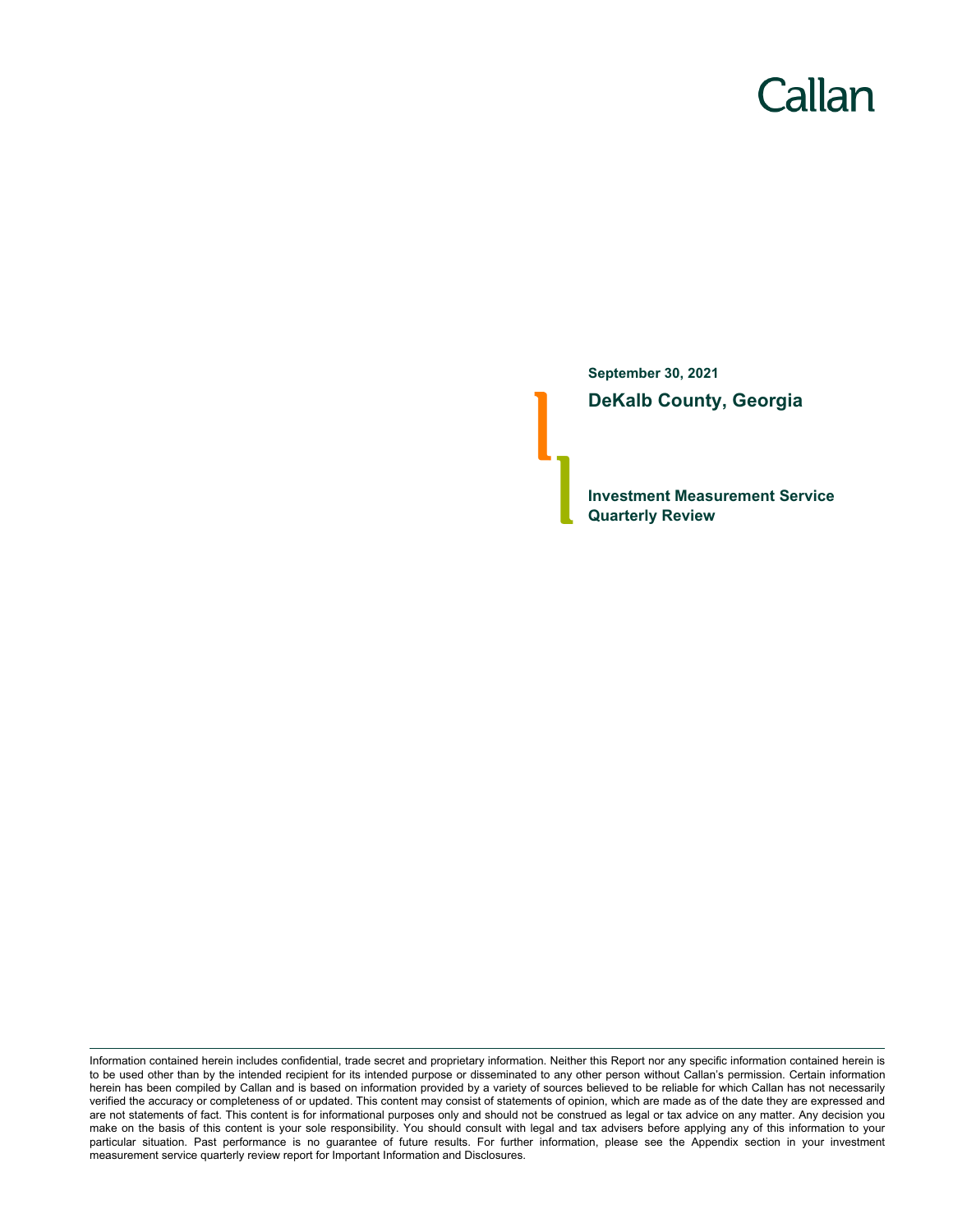# **Actual vs Target Asset Allocation As of September 30, 2021**

The top left chart shows the Fund's asset allocation as of September 30, 2021. The top right chart shows the Fund's target asset allocation as outlined in the investment policy statement. The bottom chart ranks the fund's asset allocation and the target allocation versus the Callan Public Fund Sponsor Database.





|                       | \$000s    | Weight |         | Percent                | \$000s            |
|-----------------------|-----------|--------|---------|------------------------|-------------------|
| Asset Class           | Actual    | Actual | Tarɑet  | <b>Difference</b>      | <b>Difference</b> |
| Domestic Equity       | 1.102.316 | 63.7%  | 60.0%   | 3.7%                   | 63.664            |
| Domestic Fixed Income | 383.108   | 22.1%  | 25.0%   | $(2.9\%)$              | (49.664)          |
| International Equity  | 225,764   | 13.0%  | 15.0%   | $\binom{2.0\%}{1.1\%}$ | (33,899)          |
| Cash Account          | 19.899    | 1.1%   | $0.0\%$ |                        | 19,899            |
| Total                 | 1.731.086 | 100.0% | 100.0%  |                        |                   |

### **Asset Class Weights vs Callan Public Fund Sponsor Database**



\* Current Quarter Target = 50.0% S&P 500 Index, 20.0% Blmbg Aggregate, 15.0% MSCI EAFE, 10.0% Russell 2000 Index and 5.0% ICE Cnvrts IG 5% Iss Cap.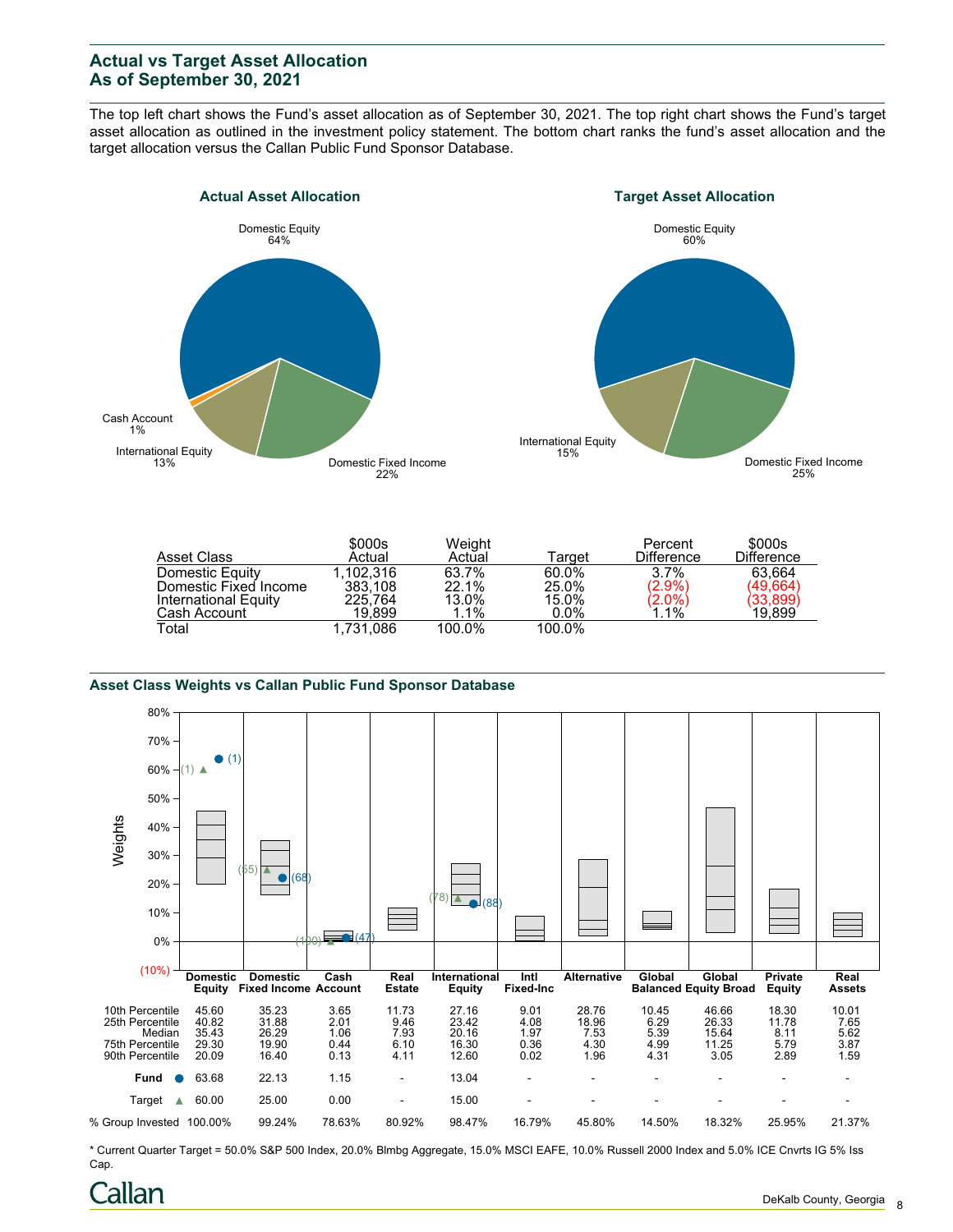## **Investment Manager Asset Allocation**

The table below contrasts the distribution of assets across the Fund's investment managers as of September 30, 2021, with the distribution as of June 30, 2021. The change in asset distribution is broken down into the dollar change due to Net New Investment and the dollar change due to Investment Return.

|                                  | <b>September 30, 2021</b> |          |                  |                 | <b>June 30, 2021</b> |          |
|----------------------------------|---------------------------|----------|------------------|-----------------|----------------------|----------|
|                                  | <b>Market Value</b>       | Weight   | Net New Inv.     | Inv. Return     | <b>Market Value</b>  | Weight   |
| <b>Domestic Equity</b>           | \$1,102,315,821           | 63.68%   | \$(26,141,412)   | \$(12,798,350)  | \$1,141,255,582      | 64.67%   |
| Large Cap                        | \$899,675,055             | 51.97%   | \$(16, 141, 412) | $$$ (8,015,694) | \$923,832,161        | 52.35%   |
| Jennison Associates              | 241,651,892               | 13.96%   | (6,000,000)      | 3,048,643       | 244,603,249          | 13.86%   |
| Loomis Large Cap Growth          | 236,460,951               | 13.66%   | (10,000,000)     | (4,534,281)     | 250,995,232          | 14.22%   |
| Montag & Caldwell                | 0                         | 0.00%    | (62, 428)        |                 | 62,428               | $0.00\%$ |
| Edgar Lomax                      | 45.636.745                | 2.64%    |                  | (291, 741)      | 45,928,486           | 2.60%    |
| Gabelli Asset Management         | 118,759,022               | 6.86%    |                  | (4,254,821)     | 123,013,844          | 6.97%    |
| Southeastern Asset Mgmt.         | 0                         | $0.00\%$ | (71, 880)        | O               | 71.880               | $0.00\%$ |
| SSgA Russell 1000 Value          | 257, 166, 445             | 14.86%   | (7, 104)         | (1,983,494)     | 259,157,043          | 14.68%   |
| <b>Small Cap</b>                 | \$202,640,765             | 11.71%   | \$(10,000,000)   | \$(4,782,656)   | \$217,423,421        | 12.32%   |
| Frontier Capital Management      | 102,188,947               | 5.90%    | (5,000,000)      | (2,712,040)     | 109,900,986          | 6.23%    |
| <b>EARNEST Partners</b>          | 100,451,819               | 5.80%    | (5,000,000)      | (2,070,616)     | 107,522,435          | 6.09%    |
| <b>Domestic Fixed Income</b>     | \$383,107,918             | 22.13%   | \$(18, 955)      | \$246,670       | \$382,880,203        | 21.69%   |
| Segall Bryant & Hamill           | 177,201,007               | 10.24%   | (18, 955)        | 220,663         | 176,999,300          | 10.03%   |
| Income Research & Mgmt           | 114,530,180               | 6.62%    |                  | 215,208         | 114,314,973          | 6.48%    |
| <b>Advent Capital Management</b> | 91,376,731                | 5.28%    |                  | (189, 200)      | 91,565,931           | 5.19%    |
| <b>International Equity</b>      | \$225,763,631             | 13.04%   | \$(182, 675)     | \$(1, 543, 289) | \$227,489,595        | 12.89%   |
| T. Rowe Price Inst Intl Core Eq. | 136,513,015               | 7.89%    |                  | (1,671,588)     | 138,184,603          | 7.83%    |
| Marathon                         | 89,250,616                | 5.16%    | (182, 675)       | 128,299         | 89,304,992           | 5.06%    |
| <b>Cash Account</b>              | \$19,899,061              | 1.15%    | \$6,681,943      | \$0             | \$13,217,118         | 0.75%    |
| <b>Total Fund</b>                | \$1,731,086,431           | 100.0%   | \$(19,661,100)   | \$(14,094,969)  | \$1,764,842,499      | 100.0%   |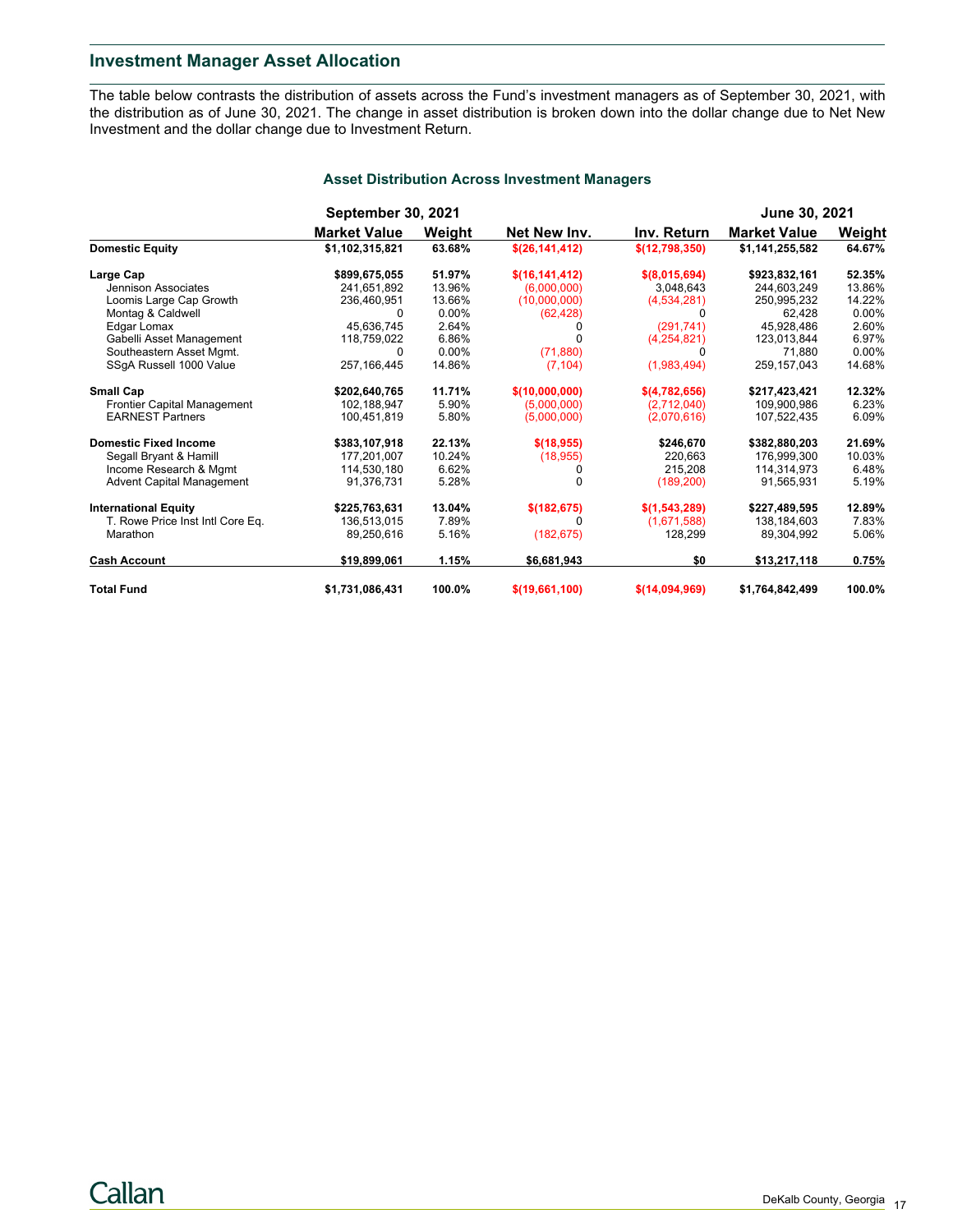## **Investment Manager Returns**

The table below details the rates of return for the Fund's investment managers over various time periods ended September 30, 2021. Negative returns are shown in red, positive returns in black. Returns for one year or greater are annualized. The first set of returns for each asset class represents the composite returns for all the fund's accounts for that asset class.

|                                      | Returns for Periods Ended September 30, 2021 |            |              |              |                |  |
|--------------------------------------|----------------------------------------------|------------|--------------|--------------|----------------|--|
|                                      | Last<br>Quarter                              | Last       | Last<br>3    | Last<br>5    | Last<br>10     |  |
|                                      |                                              | Year       | <b>Years</b> | Years        | Years          |  |
| <b>Domestic Equity</b>               | (1.16%)                                      | 31.38%     | 13.86%       | 15.35%       | 15.12%         |  |
| Domestic Equity Benchmark (1)        | $(0.23\%)$                                   | 32.98%     | 15.18%       | 16.41%       | 16.36%         |  |
| Russell 3000                         | $(0.10\%)$                                   | 31.88%     | 16.00%       | 16.85%       | 16.60%         |  |
|                                      |                                              |            |              |              |                |  |
| Large Cap                            | $(0.89\%)$                                   | 28.62%     | 14.52%       | 15.77%       | 15.07%         |  |
| S&P 500 Index                        | 0.58%                                        | 30.00%     | 15.99%       | 16.90%       | 16.63%         |  |
| Large Cap Growth                     | (0.36%)                                      | 23.34%     | 22.10%       | 22.56%       | 18.90%         |  |
| Jennison Associates                  | 1.21%                                        | 25.11%     | 23.54%       | 25.31%       | 21.12%         |  |
| Loomis Large Cap Growth              | $(1.89\%)$                                   | 21.70%     | 20.50%       | $\mathbf{r}$ | $\sim$         |  |
| Russell 1000 Growth                  | 1.16%                                        | 27.32%     | 22.00%       | 22.84%       | 19.68%         |  |
|                                      |                                              |            |              |              |                |  |
| <b>Large Cap Value</b>               | (1.52%)                                      | 37.43%     | 6.12%        | 9.07%        | 11.40%         |  |
| Edgar Lomax                          | $(0.64\%)$                                   | 35.26%     | 7.41%        | 10.84%       | 12.83%         |  |
| Gabelli Asset Management             | (3.46%)                                      | 43.24%     | 8.39%        | 10.86%       | 13.05%         |  |
| SSqA Russell 1000 Value              | (0.76%)                                      | 35.07%     |              | $\sim$       | $\sim$         |  |
| Russell 1000 Value                   | (0.78%)                                      | 35.01%     | 10.07%       | 10.94%       | 13.51%         |  |
| <b>Small Cap</b>                     | (2.26%)                                      | 44.49%     | 10.90%       | 13.51%       | 15.60%         |  |
| Russell 2000                         | $(4.36\%)$                                   | 47.68%     | 10.54%       | 13.45%       | 14.63%         |  |
|                                      |                                              |            |              |              |                |  |
| <b>Small Cap Growth</b>              |                                              |            |              |              |                |  |
| <b>Frontier Capital Mgmt</b>         | (2.56%)                                      | 45.91%     | 11.60%       | 13.36%       | 15.74%         |  |
| Russell 2500 Growth                  | (3.53%)                                      | 31.98%     | 16.01%       | 18.21%       | 17.20%         |  |
| <b>Small Cap Value</b>               |                                              |            |              |              |                |  |
| <b>EARNEST Partners</b>              | (1.96%)                                      | 43.04%     | 10.20%       | 13.66%       | 15.47%         |  |
| Russell 2000 Value                   | (2.98%)                                      | 63.92%     | 8.58%        | 11.03%       | 13.22%         |  |
|                                      |                                              |            |              |              |                |  |
| <b>Domestic Fixed Income</b>         | 0.06%                                        | 3.73%      | 7.15%        | 5.35%        | 5.20%          |  |
| Dom. Fixed Income Benchmark (2)      | 0.03%                                        | 2.65%      | 6.52%        | 4.95%        | 4.60%          |  |
| Segall Bryant & Hamill (3)           | 0.12%                                        | $(1.00\%)$ | 5.58%        | 3.41%        | 3.54%          |  |
| Income Research & Mgmt (4)           |                                              |            | 6.35%        | 3.63%        | 3.43%          |  |
| Blended Benchmark (5)                | 0.19%                                        | $(0.49\%)$ |              |              |                |  |
|                                      | 0.05%                                        | $(0.90\%)$ | 5.36%        | 2.94%        | 2.95%          |  |
| <b>Advent Capital Management</b>     | $(0.21\%)$                                   | 19.52%     | 11.53%       | 11.91%       | 11.65%         |  |
| ML Investment Grade Convertibles     | 0.44%                                        | 15.19%     | 9.78%        | 12.35%       | 12.34%         |  |
| ML IG US Convertibles 5% Cap         | (0.05%)                                      | 17.82%     | 10.69%       | 11.73%       | $\blacksquare$ |  |
|                                      |                                              |            |              |              |                |  |
| <b>International Equity</b>          | $(0.60\%)$                                   | 28.21%     | 9.13%        | 10.33%       | 8.88%          |  |
| MSCI EAFE Index                      | (0.45%)                                      | 25.73%     | 7.62%        | 8.81%        | 8.10%          |  |
| T. Rowe Price Inst Intl Core Eq. (6) | (1.07%)                                      | 27.27%     | 8.71%        | 9.98%        | 9.06%          |  |
| <b>MSCI EAFE Index</b>               | (0.45%)                                      | 25.73%     | 7.62%        | 8.81%        | 8.10%          |  |
|                                      |                                              |            |              |              |                |  |
| Marathon                             | 0.14%                                        | 29.67%     | 8.91%        |              |                |  |
| <b>MSCI EAFE Index</b>               | (0.45%)                                      | 25.73%     | 7.62%        | 8.81%        | 8.10%          |  |
|                                      |                                              |            |              |              |                |  |
| <b>Total Fund</b>                    | (0.82%)                                      | 23.93%     | 11.65%       | 12.25%       | 11.74%         |  |
| Total Fund Target*                   | $(0.18\%)$                                   | 23.84%     | 12.15%       | 12.54%       | 12.16%         |  |

\* Current Quarter Target = 50.0% S&P 500 Index, 20.0% Blmbg Aggregate, 15.0% MSCI EAFE, 10.0% Russell 2000 Index

and 5.0% ICE Cnvrts IG 5% Iss Cap.<br>(1) 83.3% S&P 500 and 16.7% Russell 2000 through June 30, 2007; 81.8% S&P 500 and 18.2% Russell 2000 through<br>September 30, 2010; 83.3% S&P 500 and 16.7% Russell 2000 through July 31, 2014

(2) 83.3% Blmbg Aggregate and 16.7% ML Investment Grade Convertibles through July 31, 2014, and 80% Blmbg Aggregate and<br>20% ML Investment Grade Convertibles thereafter.<br>(3) Denver Investment Advisors was acquired in 2Q 201

for IR&M begins on February 1, 2017.

(5) Blmbg Aggregate through July 31, 2010; Blmbg Gov/Credit Index Intermediate through December 31, 2012;

Blmbg Aggregate thereafter. (6) T. Rowe Price International Core Equity Fund was moved from the mutual fund into the International Core Equity Trust class B on 6/19/2018. Mutual Fund returns are net of fees.

Only full quarter manager returns shown.

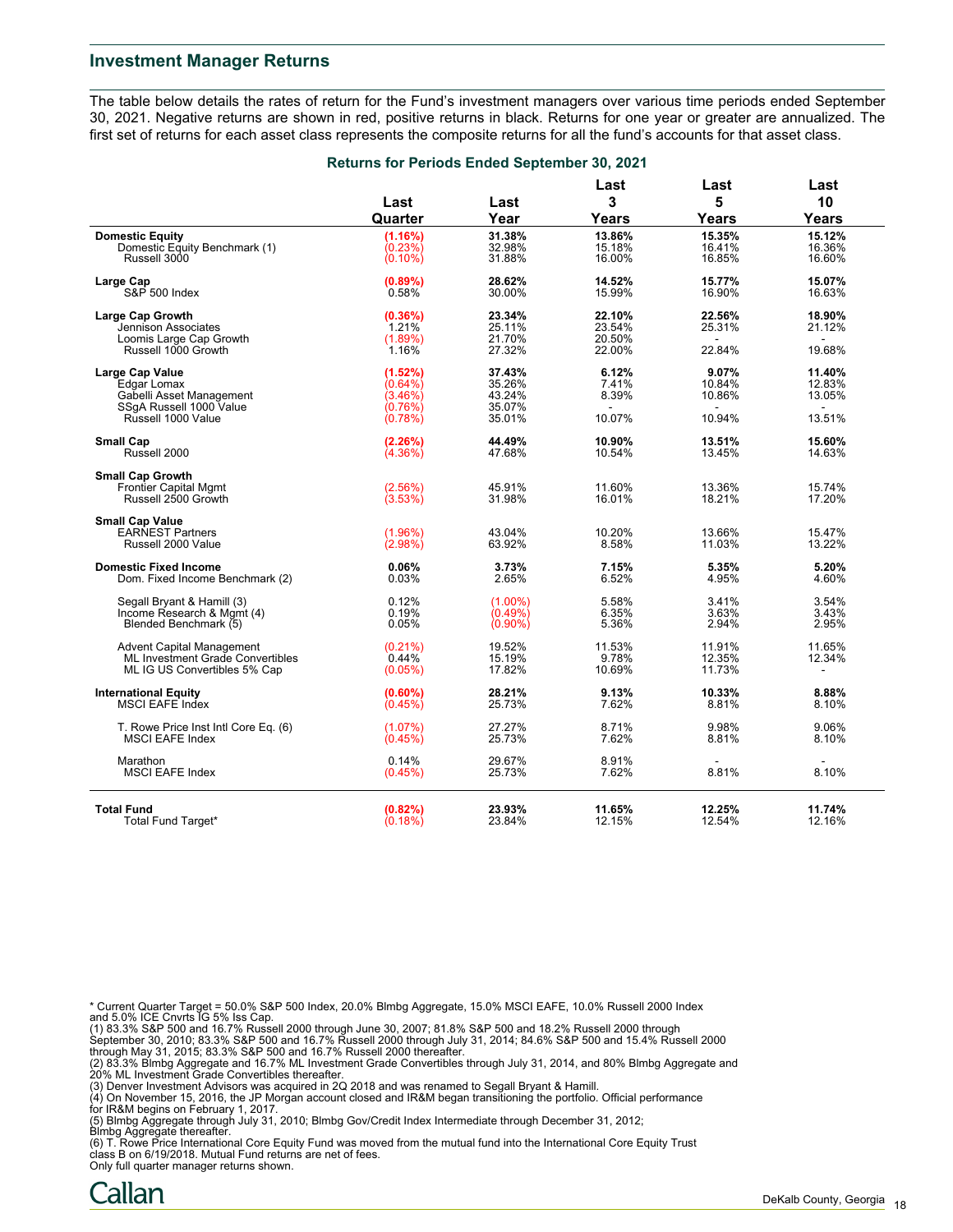## **Investment Manager Returns**

The table below details the rates of return for the Fund's investment managers over various time periods ended September 30, 2021. Negative returns are shown in red, positive returns in black. Returns for one year or greater are annualized. The first set of returns for each asset class represents the composite returns for all the fund's accounts for that asset class.

| <b>Returns for Periods Ended September 30, 2021</b> |            |            |            |  |  |  |  |
|-----------------------------------------------------|------------|------------|------------|--|--|--|--|
|                                                     | Last<br>15 | Last<br>20 | Last<br>25 |  |  |  |  |
|                                                     | Years      | Years      | Years      |  |  |  |  |
| <b>Domestic Equity</b>                              | 10.30%     | 10.08%     | 10.25%     |  |  |  |  |
| Domestic Equity Benchmark (1)                       | 10.23%     | 9.41%      | 9.57%      |  |  |  |  |
| Russell 3000                                        | 10.44%     | 9.85%      | 9.74%      |  |  |  |  |
| Jennison Associates                                 | 14.48%     | 12.28%     | 11.91%     |  |  |  |  |
| Russell 1000 Growth                                 | 13.33%     | 11.03%     | 10.11%     |  |  |  |  |
| Edgar Lomax                                         | 8.40%      |            |            |  |  |  |  |
| Gabelli Asset Management                            | 10.34%     | 10.65%     | 11.66%     |  |  |  |  |
| Russell 1000 Value                                  | 7.52%      | 8.32%      | 8.98%      |  |  |  |  |
| <b>EARNEST Partners</b>                             | 9.90%      |            |            |  |  |  |  |
| Russell 2000 Value                                  | 7.50%      | 9.79%      | 9.82%      |  |  |  |  |
| <b>Domestic Fixed Income</b>                        | 5.15%      | 5.08%      | 5.63%      |  |  |  |  |
| Dom. Fixed Income Benchmark (2)                     | 5.13%      | 5.05%      | 5.63%      |  |  |  |  |
| Segall Bryant & Hamill                              | 4.50%      | 4.65%      | 5.09%      |  |  |  |  |
| Blended Benchmark (3)                               | 4.02%      | 4.22%      | 4.96%      |  |  |  |  |
| <b>Total Fund</b>                                   | 8.51%      | 8.31%      | 8.70%      |  |  |  |  |
| Total Fund Target*                                  | 8.68%      | 8.13%      | 8.48%      |  |  |  |  |

\* Current Quarter Target = 50.0% S&P 500 Index, 20.0% Blmbg Aggregate, 15.0% MSCI EAFE, 10.0% Russell 2000 Index and 5.0% ICE Cnvrts IG 5% Iss Cap.

(1) S&P 500 through June 30, 2005; 83.3% S&P 500 and 16.7% Russell 2000 through June 30, 2007; 81.8% S&P 500 and 18.2% Russell 2000 through September 30, 2010; 83.3% S&P 500 and 16.7% Russell 2000 through July 31, 2014; 84.6% S&P 500 and 15.4% Russell 2000 through May 31, 2015; 83.3% S&P 500 and 16.7% Russell 2000 thereafter.

(2) 83.3% Blmbg Aggregate and 16.7% ML Investment Grade Convertibles through July 31, 2014, and 80% Blmbg Aggregate and 20% ML Investment Grade Convertibles thereafter.

(3) Blmbg Aggregate through July 31, 2010; Blmbg Gov/Credit Index Intermediate through December 31, 2012; Blmbg Aggregate thereafter.

Only full quarter manager returns shown.